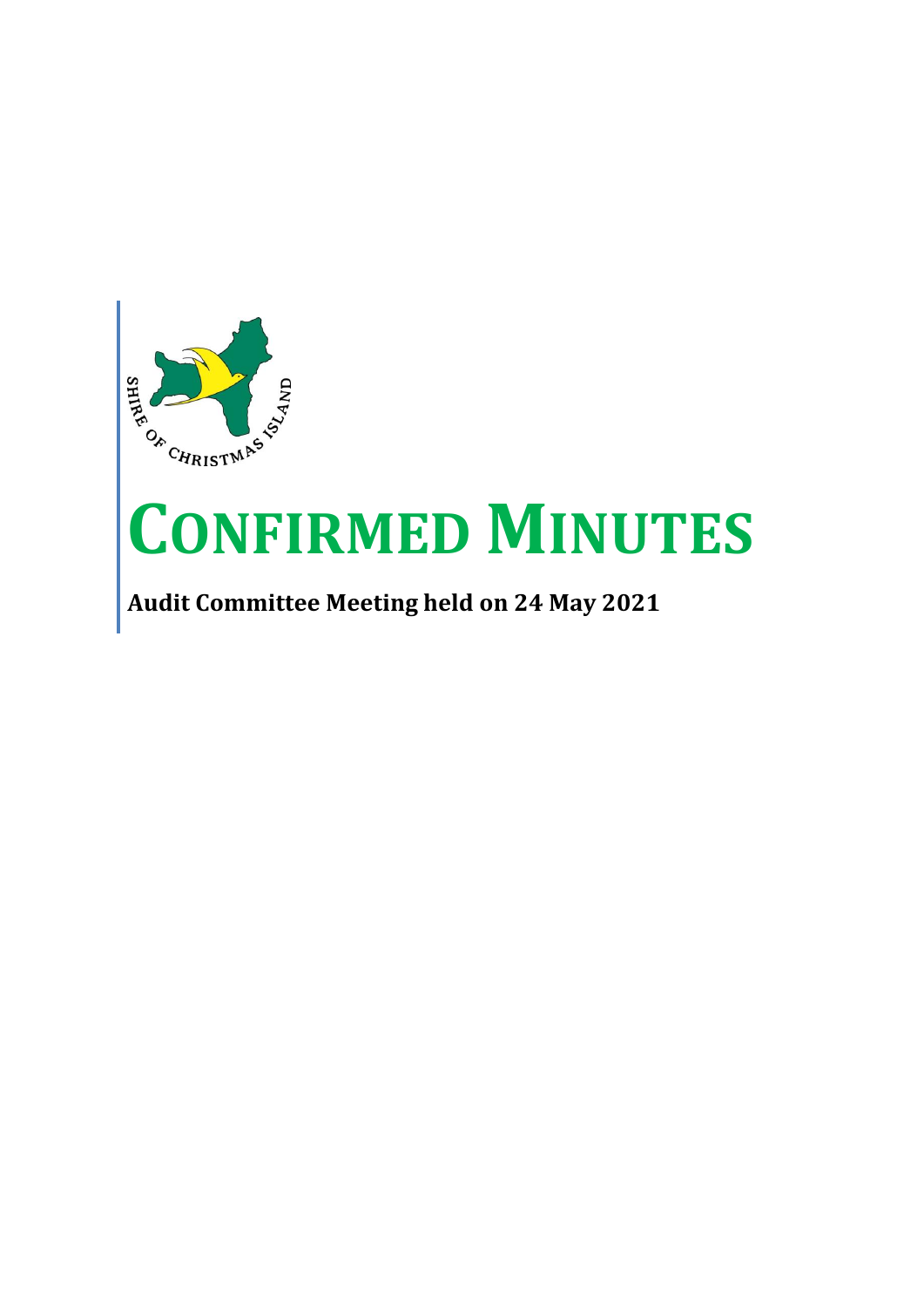

#### **SHIRE OF CHRISTMAS ISLAND MEETING MINUTES CERTIFICATION**

#### **Minutes of the Audit Committee Meeting of the Shire of Christmas Island Council held at the George Fam Chambers on Monday 24 May 2021**

| Agenda<br>No.  | <b>Item</b>                                                                                                             | Page           |  |
|----------------|-------------------------------------------------------------------------------------------------------------------------|----------------|--|
| 1              | <b>DECLARATION OF OPENING/ANNOUNCEMENT OF VISITORS</b>                                                                  |                |  |
|                | SHIRE PRESIDENT DECLARED THE MEETING OPEN AT 4.25PM<br>1.1                                                              |                |  |
| $\overline{2}$ | RECORD OF ATTENDANCES/APOLOGIES/LEAVE OF ABSENCE GRANTED/DECLARATION OF<br>FINANCIAL/PROXIMITY & IMPARTIALITY INTERESTS |                |  |
|                | 2.1<br><b>RECORD OF ATTENDANCE</b>                                                                                      | 1              |  |
|                | 2.2<br><b>LEAVE OF ABSENCE</b>                                                                                          |                |  |
|                | 2.3<br>APOLOGY                                                                                                          |                |  |
|                | 2.4<br><b>DECLARATION OF FINANCIAL/IMPARTIALITY/PROXIMITY INTEREST</b>                                                  |                |  |
| 3              | ANNOUNCEMENTS BY THE PRESIDING MEMBER WITHOUT DISCUSSION                                                                |                |  |
| 4              | CONFIRMATION OF MINUTES OF PREVIOUS MEETING(S)/BUSINESS ARISING FROM<br><b>PREVIOUS MEETINGS</b>                        |                |  |
|                | MINUTES OF AUDIT COMMITTEE MEETING HELD ON 22 JANUARY 2021<br>4.1                                                       | 1              |  |
|                |                                                                                                                         |                |  |
| 5              | <b>BUSINESS OF THE MEETING</b>                                                                                          |                |  |
|                | 5.1<br>AUDIT ENTRANCE MEETING 2021 WITH OAG AND CONTRACTED AUDITORS                                                     | $\overline{2}$ |  |
| 6              | <b>CLOSURE OF MEETING</b>                                                                                               |                |  |
|                | THE SHIRE PRESIDENT CLOSED THE MEETING AT 4.42PM                                                                        |                |  |
| 7              | <b>DATE OF NEXT MEETING: TBA</b>                                                                                        | $\overline{2}$ |  |

#### **TABLE OF CONTENTS**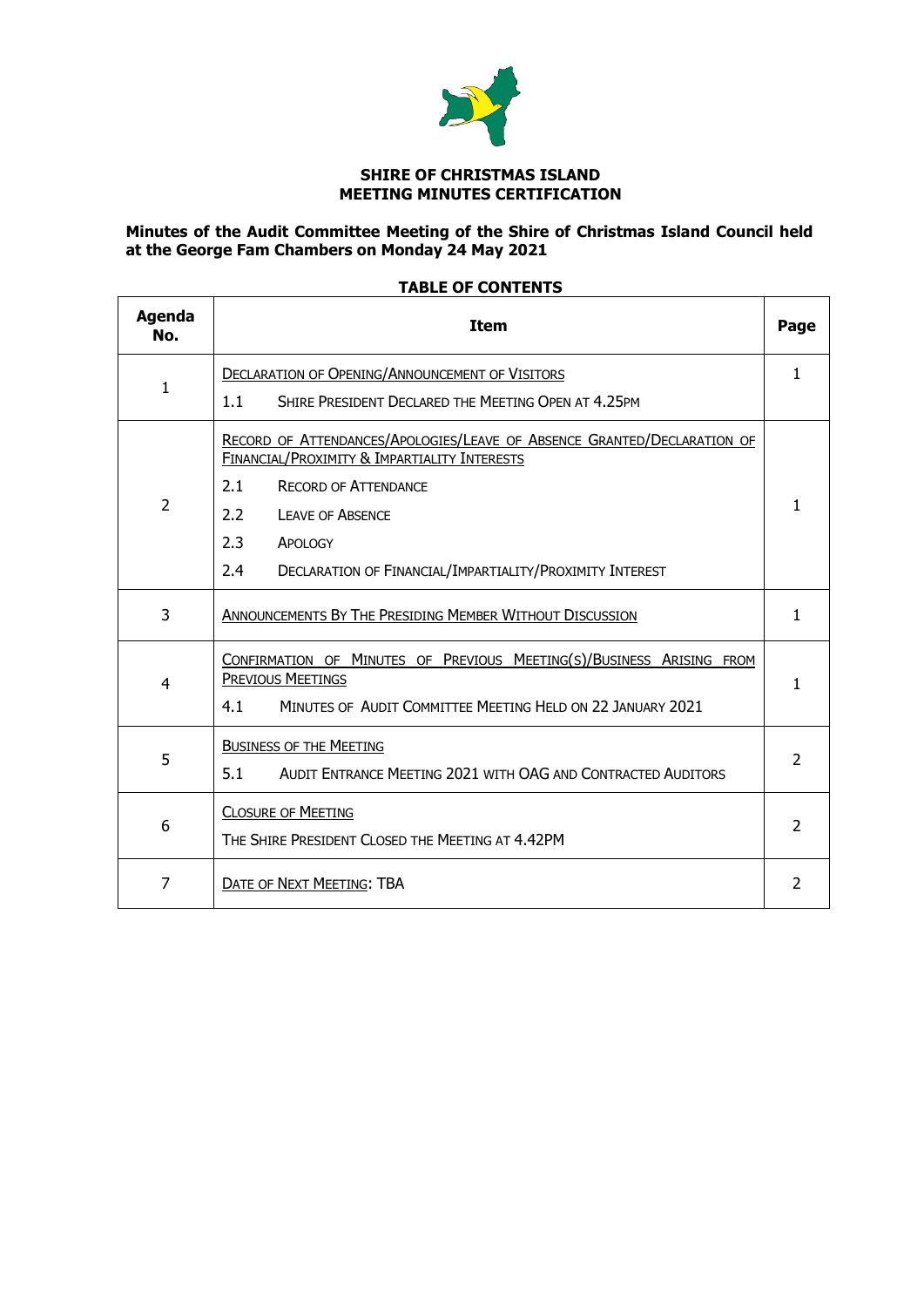

#### **CONFIRMED MINUTES**

### **Audit Committee Meeting of the Shire of Christmas Island held at the George Fam Chambers at 4.15pm on Monday 24 May 2021**

#### <span id="page-2-0"></span>**1 DECLARATION OF OPENING/ANNOUNCEMENT OF VISITORS**

The Shire President declared the meeting open at 4.25pm.

#### <span id="page-2-1"></span>**2 RECORD OF ATTENDANCE/APOLOGIES/LEAVE OF ABSENCE/ DECLARATIONS OF FINANCIAL INTEREST**

#### 2.1 **Record of Attendance**

Councillors Cr Philip **WOO**

Shire President Cr Gordon **THOMSON** Deputy President Cr Kee Heng **FOO** Cr Kelvin Kok Bin **LEE** Cr Hafiz **MASLI** Cr Farzian **ZAINAL** Cr Vincent Cheng-Siew **SAW** Acting Chief Executive Officer So Hon **GAN** Manager Research,Policy,Governance & Grants/Minute Taker Chris **SU** WA Office of the Auditor General **Efthalia SAMARAS** Alasdair **WHYTE**

RSM Australia **AJ NEO** 

- 2.2 **Leave of Absence** Chief Executive Officer **David PRICE**
- 2.3 **Apologies**

<span id="page-2-2"></span>Cr Morgan Boon Hwa **SOH** Cr Azmi **YON**

#### 2.4 **Declarations of Financial/Impartiality/Proximity Interest**

#### <span id="page-2-3"></span>**3 ANNOUNCEMENTS BY PRESIDING MEMBER WITHOUT DISCUSSION**

#### <span id="page-2-4"></span>**4 CONFIRMATION OF MINUTES OF PREVIOUS MEETINGS/BUSINESS ARISING FROM THE MINUTES OF PREVIOUS MEETINGS**

#### **4.1 Minutes of Audit Committee Meeting held on 22 January 2021** Members considered the unconfirmed minutes.

| <b>Council Resolution</b>                                                                                        |              |          |      |  |
|------------------------------------------------------------------------------------------------------------------|--------------|----------|------|--|
| Moved: Cr                                                                                                        | Seconded: Cr | Res. No: | 4/21 |  |
| The minutes of the Audit Committee Meeting held on 22 January 2021 a true and accurate record of<br>the meeting. |              |          |      |  |
|                                                                                                                  |              |          |      |  |

**Carried: 7/0**

#### **4.2 Business Arising from the Minutes of Previous Meetings**